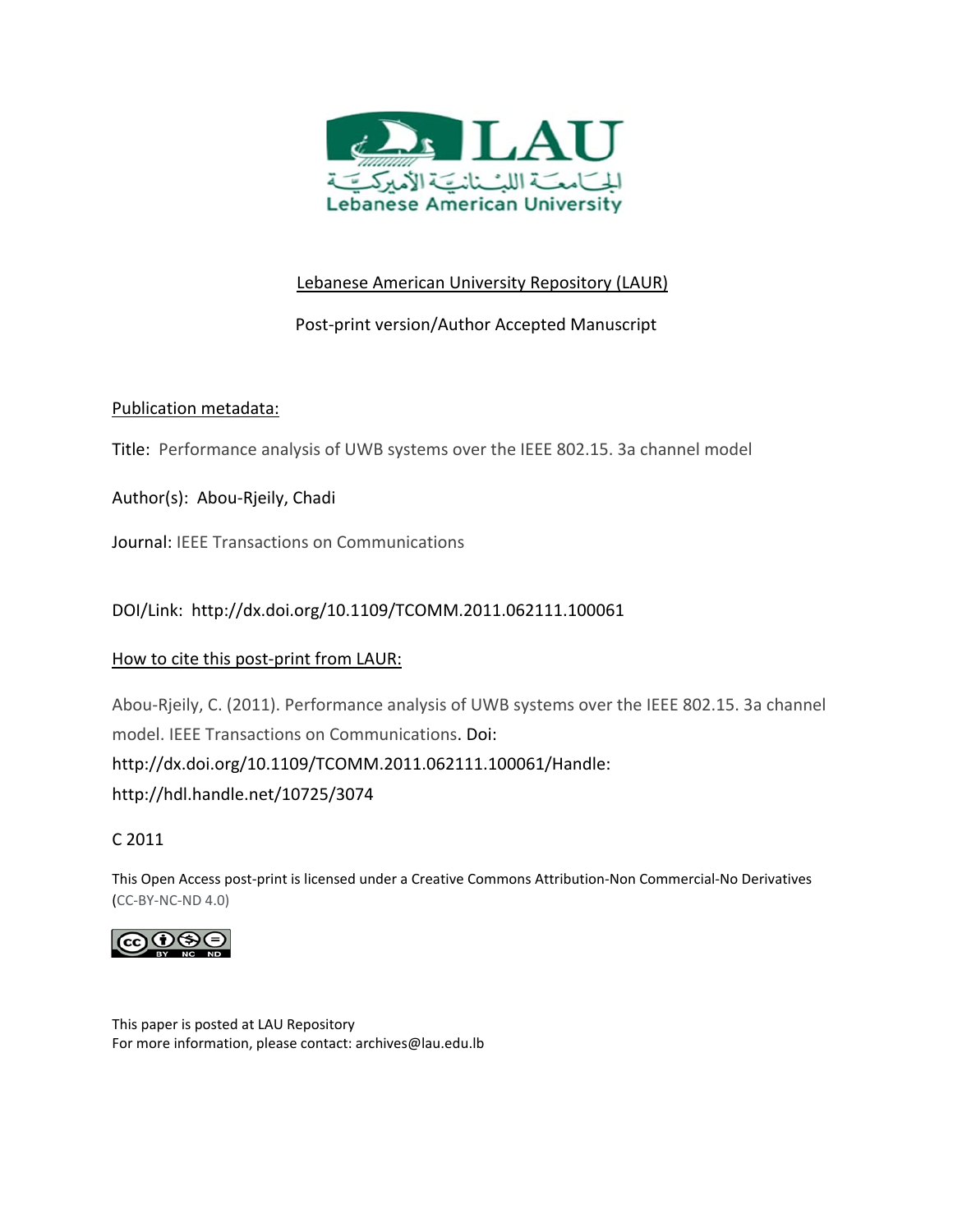# Performance Analysis of UWB Systems over the IEEE 802.15.3a Channel Model

Chadi Abou-Rjeily, *Member IEEE*

*Abstract***— In this paper, we propose an accurate method for evaluating the performance of Ultra-Wideband systems over the IEEE 802.15.3a channel model. Depending on the severeness of fading, the method consists of approximating the distribution of the captured channel energy by either a Coxian, gammamixture or lognormal distribution based on a least square fitting criterion. The proposed approximations lend themselves to simple mathematical analysis and turn out to be useful in evaluating the performance, in terms of average bit-error-rate (BER) and outage probability, over the IEEE 802.15.3a channels.**

*Index Terms***— Ultra-Wideband, UWB, IEEE 802.15.3a, performance analysis, Inter-Pulse-Interference.**

### I. INTRODUCTION AND PROBLEM FORMULATION

A widely accepted model for ultra-wideband (UWB) channels was developed by the IEEE 802.15.3a standards body [1]. According to this model, the impulse response of the UWB channel can be expressed mathematically as:

$$
g(t) = \sum_{l=0}^{L_{max}-1} \beta_l \alpha_l \delta(t - \tau_l)
$$
 (1)

where  $\delta(t)$  stands for the Dirac delta function. The parameter  $\beta_l \in {\pm 1}$  with equal probability models the random pulse inversion that can occur due to reflections. The random variables (r.v.s)  $\tau_l$  and  $\alpha_l$  stand for the arrival time and the fading amplitude of the  $l$ -th multipath component (MPC) respectively. According to [1],  $\tau_l$  encompasses the cluster arrival time and the arrival time of the MPC within its cluster. On the other hand,  $\alpha_l$  is modeled as a lognormal r.v. whose parameters depend on the arrival time  $\tau_l$  according to an exponential-decay power law. In eq. (1),  $L_{max}$  corresponds to the maximum number of MPCs.

A major particularity of the IEEE 802.15.3a model that distinguishes it from other multi-path fading channel models resides in the fact that the different arriving MPCs can overlap in time thus resulting in what is referred to as intra-pulse interference (IPI). If IPI is neglected, the signal-to-noise ratio (SNR) at the output of a receiver that combines all the MPCs arriving within a duration  $T_i \leq \tau_{L_{max}-1}$  is proportional to the random variable (r.v.)  $h$  defined as:

$$
h = \sum_{l=0}^{L-1} \alpha_l^2 \tag{2}
$$

where  $L$  corresponds to the number of MPCs in the interval [0  $T_i$ ]:  $\tau_l \leq T_i$  for  $l = 0, \ldots, L - 1$ .

On the other hand, for realistic UWB systems having a finite temporal resolution  $T_p$  (that is often limited by the receiver's sampling frequency or the width of the UWB pulses), the r.v. h takes the following value:

$$
h = \sum_{l=0}^{\lfloor T_i/T_p \rfloor - 1} \gamma_l^2 \triangleq \sum_{l=0}^{\lfloor T_i/T_p \rfloor - 1} [\sum_{i \in \mathcal{I}_l} \beta_i \alpha_i]^2
$$
(3)

where  $\mathcal{I}_l$  is the set given by:  $\mathcal{I}_l = \{i \mid lT_p \leq \tau_i < (l+1)T_p\}.$ Note that eq. (3) models the case of IPI since  $\gamma_l$  corresponds to a linear combination of the MPCs arriving in the interval  $[T_p \ (l+1)T_p]$ . Note that the no-IPI case follows from the IPI case by assuming a very high temporal resolution:  $T_p \ll 1$ . In this case,  $\gamma_l \rightarrow \beta_l \alpha_l$  and eq. (3) boils down to eq. (2).

In this paper, we propose a framework for analyzing the performance of UWB systems by first approximating the r.v.  $h$  by a convenient distribution. Despite the fact that the path gains follow the lognormal distribution, the problem under consideration differs significantly from the lognormal-sum approximation (LSA) problem that was considered extensively in the literature [2]–[6]. This problem corresponds to approximating the distribution of the sum of lognormal r.v.s, that is not known in closed form, by another distribution. The proposed solutions are either based on the lognormal approximation [2], [3] or they might resort to non-lognormal approximations [4]– [6]. The adopted approximating techniques can be classified into many categories including the Moment Matching Approximation (MMA) [7], the Moment Generating Function (MGF-) based matching [8] and the Least-Squares (LS) approach [9]. The main reasons that render the problem of approximating the r.v.  $h$  (in eq. (2) or eq. (3)) very different from the well known LSA problem are as follows. (i): While the number of summands in the LSA problem is fixed (and known prior to performing the approximation), the number of summands in either (2) or (3) is not constant and it depends on the specific channel realization. (ii): While the parameters of the lognormal summands in the LSA problem are the same (and fixed), the parameters of the summands in  $h$  are not constant since they depend on the clusters arrival times and on the MPCs arrival times (within their clusters) that both vary from one channel realization to another.

Despite the fact that IPI is a well recognized problem in the UWB context, most previous contributions neglect this phenomenon only for the sake of simplicity [10]. Other contributions adopt simplistic tap-delay line channel models (with no IPI) that exclude any clustering phenomenon and that assume that the number of MPCs per integration window is constant [11], [12]. The adoption of such models signifi-

The author is with the Department of Electrical and Computer Engineering of the Lebanese American University (LAU), Byblos, Lebanon. (e-mail: chadi.abourjeily@lau.edu.lb).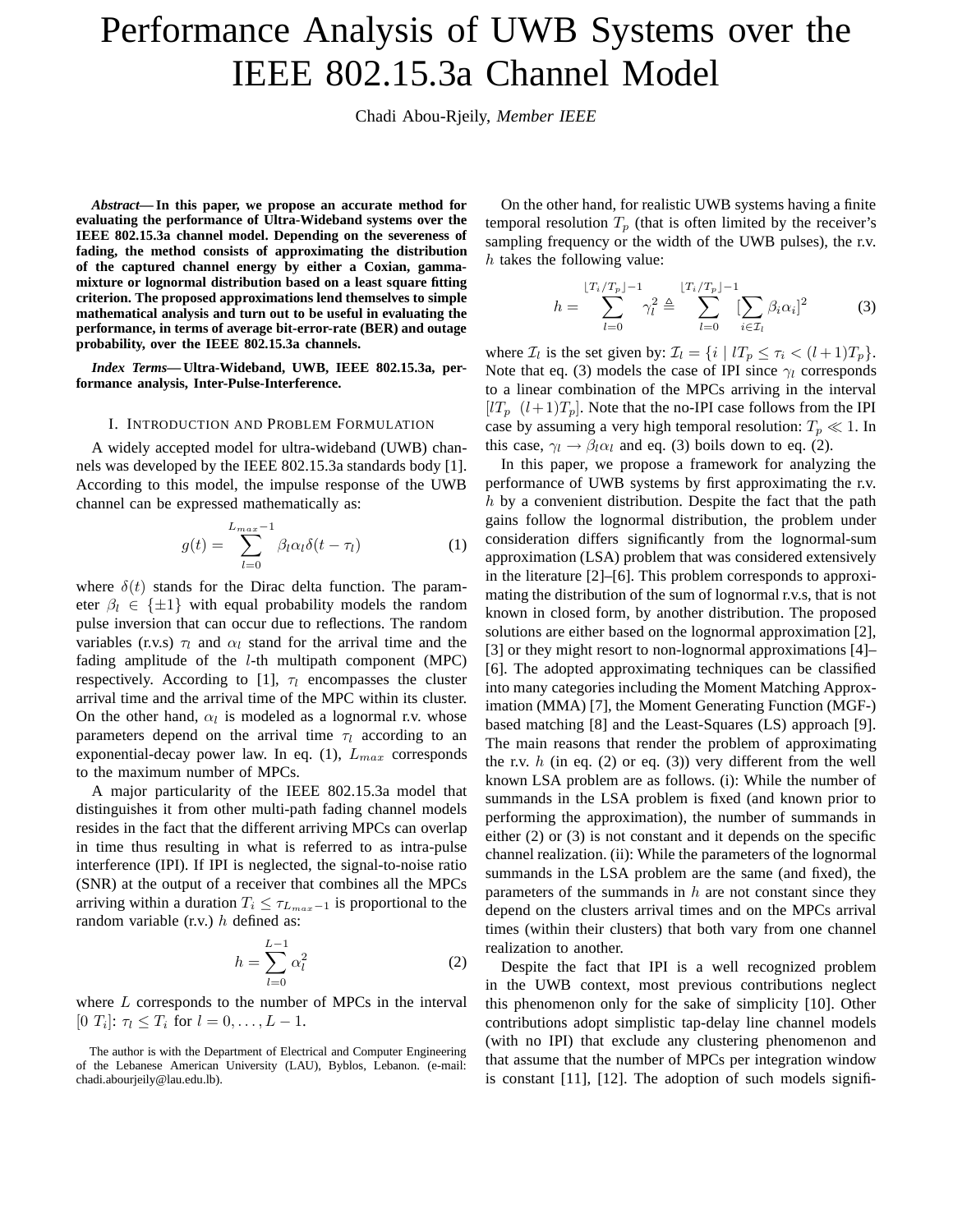cantly simplifies the problem and directly links it to the LSA problem. For example, [11] evaluates the performance of UWB systems by approximating the lognormal-sum r.v. h by another lognormal r.v. based on the technique proposed in [2].

The performance of UWB systems over the IEEE 802.15.3a model is more challenging to analyze theoretically if IPI is to be taken into consideration. Hence, most of the previous studies were based on Monte-Carlo methods (refer to [13] and the references therein). Recently, an analytical framework for evaluating the performance of UWB systems in the presence or absence of IPI was proposed in [14]. In this reference, the type-IV Pearson distribution, that was initially proposed to approximate the lognormal-sum distribution in [4], was adopted for approximating the r.v.  $h$  in the no-IPI and IPI cases. Despite the breakthrough made in [14], the limitations of the type-IV Pearson approximation are as follows: (i) the approximating pdf and cdf expressions are complicated and do not lend themselves to simple mathematical analysis. (ii) The complexity of the approximating pdf (eq. (14) in [14]) results in complicated and non-intuitive expressions of the bit-error-rate (BER) and outage probability. For instance, the average BER does not admit a closed-form solution and was thus evaluated using the Gauss-Legendre method. Moreover, the BER can not be upper bounded by any simple closed-form bounds. (iii) The approach proposed in [14] corresponds to a tap-delay channel model where the time axis is divided into time bins. The implication of this model is that it results in a constant number of summands in eq. (3) which is not the case for the IEEE 802.15.3a model where the number of summands depends on the specific channel realization. Recently, the technique proposed in [14] was improved in [15] where a MMA in the logarithmic domain was used to determine the parameters of the approximating type-IV Pearson distribution in a simpler way. However, this simplification does not change the resulting pdf, cdf, BER, and outage probabilities that remain the same as in [14].

The objective of this paper is to evaluate the performance of UWB systems over the IEEE 802.15.3a model without resorting to typical simplifications in system assumptions. This was achieved by approximating the r.v.  $h$  (that models the energy captured over the UWB channels) by either a Coxian, gamma-mixture or lognormal distribution depending on the severeness of fading. The advantages of the proposed approximation approach are as follows: (i) they are suitable for both the no-IPI and IPI cases. (ii) The proposed approximations are accurate for different channel profiles and over the entire range of integration times. (iii) The approximating closed-form pdfs are simple. (iv) The proposed approximations provide a satisfactory accuracy for estimating both the BER and the outage probability. (v) The resulting BER and outage probability expressions are simple and are thus suitable for analyzing the achievable diversity orders over the IEEE 802.15.3a channels. The proposed approach outperforms [14] by its simplicity (in terms of pdf, cdf, BER and outage probability expressions) and by its suitability to the IEEE 802.15.3a model. However, this comes at the expense of a reduced accuracy. Note that while [14] is based on a MGF-based matching approach for fitting the parameters of the approximating Pearson type-IV

distribution to those of the exact distribution, our approach is based on a least-squares fitting technique for minimizing the Mean Square Error (MSE) between the exact pdf and one of the proposed approximating pdfs. A similar approach for minimizing the MSE between the cdfs was proposed in [6] in the context of the lognormal-sum approximation problem. Despite the fact that the adopted approach is computation-demanding, it is simple, straight-forward and results in tractable results. The adoption of this approach is further motivated by the fact that non of the existing approximation techniques (MMA, MGF, LS ...) in [7]–[9] (in the LSA context) is unquestionably better than the other, and each one of these techniques can be seen as achieving different levels of compromise between complexity and accuracy.

### II. PERFORMANCE ANALYSIS

*1) Preliminaries:* In this paper, we evaluate the BER and outage probability of UWB systems with BPSK. The average BER is given by:

$$
P_e = \int_0^{+\infty} Q\left(\sqrt{SNR.x}\right) f_h(x) \mathrm{d}x \tag{4}
$$

where  $f_h(.)$  corresponds to the pdf of the r.v.  $h_a$  and the function  $Q(x)$  is defined by:  $Q(x) = \frac{1}{\sqrt{2}}$  $\frac{1}{2\pi} \int_{x}^{\infty} e^{-t^2/2} dt$ . For evaluating the asymptotic BER behavior,  $P_e$  can be upperbounded by:

$$
P_e \le \frac{1}{\sqrt{2\pi}} \int_0^{+\infty} \frac{1}{\sqrt{SNR.x}} e^{-\frac{SNR.x}{2}} f_h(x) dx \tag{5}
$$

where this bound follows since  $Q(x) \leq \frac{1}{\sqrt{2}}$  $2\pi$  $e^{-x^2/2}$  $\frac{x}{x}$ . The outage probability is defined as [14]:

$$
P_{out} = \text{Prob}\left(h \le h_{th}\right) = \int_0^{h_{th}} f_h(x) \mathrm{d}x = F_h(h_{th}) \tag{6}
$$

where  $F_h(.)$  stands for the cumulative distribution function (cdf) of the r.v.  $h$ .

*2) Least-Squares Fitting:* No exact closed-form solution to the distribution of  $h$  is available in the literature. In this paper, we propose to approximate the exact pdf  $f_h(x)$  by an approximate pdf  $f_{app}(x)$  based on a minimum mean-squareerror (MSE) criterion:  $MSE = \int_0^{+\infty} [f_h(x) - f_{app}(x)]^2 dx$ . The degree of fading was captured by the coefficient of variation of the r.v. h defined as:  $c_v = \frac{\sigma_h}{\mu_h}$  where  $\mu_h$  and  $\sigma_h$ stand for the mean and standard deviation of  $h$ , respectively. Note that  $c_v$  depends on  $T_i$ ,  $T_p$  and the channel profile (LOS or NLOS propagation). We investigated the Coxian, gammamixture and lognormal approximations and found out that the Coxian distribution is best adapted to the case of "severe" fading  $(c_v > 1)$  while the gamma-mixture and lognormal distributions can approximate  $f_h(x)$  with a higher accuracy in the cases of "normal" fading  $(0.8 \leq c_v \leq 1)$  and "nonsevere" fading ( $c_v < 0.8$ ), respectively.

The solution to the above least-squares nonlinear curve fitting problem can be obtained numerically using the Gauss-Newton numerical algorithm for example.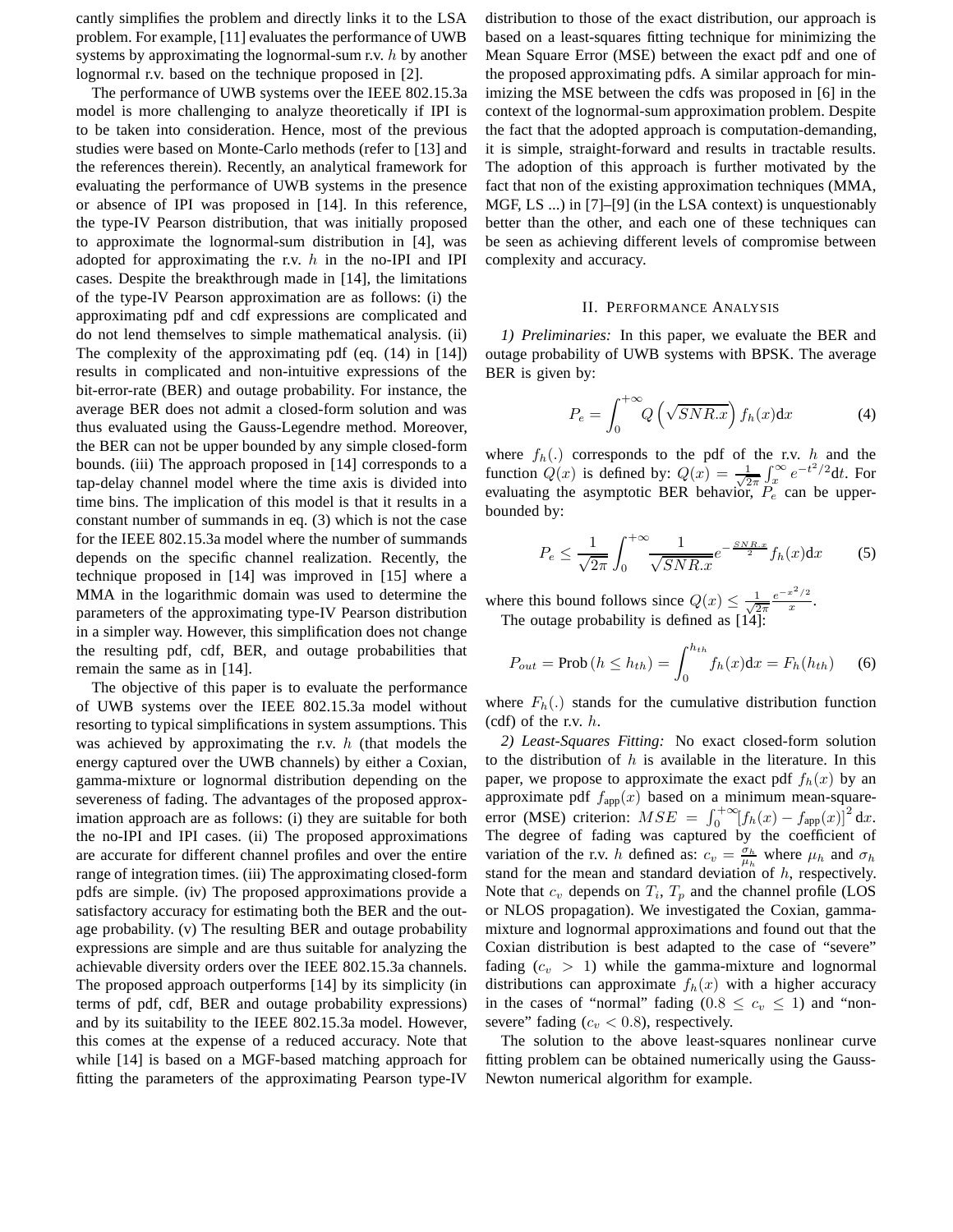*3) Coxian Distribution:* When  $c_v$  is larger than 1, a twocomponent Coxian distribution was found suitable for this case of "severe" fading where the captured signal energy is characterized by large variations near zero. The corresponding pdf is given by  $(\lambda_1 \geq 0$  and  $\lambda_2 \geq 0)$ :

$$
f_{\text{Cox}}(x) = p\lambda_1 e^{-\lambda_1 x} + (1 - p)\lambda_2 e^{-\lambda_2 x} \quad ; \quad x \ge 0 \quad (7)
$$

When the exact pdf  $f_h(x)$  is replaced by the approximating pdf  $f_{\text{Cox}}(x)$  in eq. (5), direct calculations show that the corresponding upper-bound can be written as:

$$
P_e \le \frac{p}{\left(\frac{2SNR}{\lambda_1}\right)^{\frac{1}{2}} \left(1 + \frac{1}{2} \frac{SNR}{\lambda_1}\right)^{\frac{1}{2}}} + \frac{1 - p}{\left(\frac{2SNR}{\lambda_2}\right)^{\frac{1}{2}} \left(1 + \frac{1}{2} \frac{SNR}{\lambda_2}\right)^{\frac{1}{2}}} \tag{8}
$$

For sufficiently large values of the SNR, eq. (8) can be written as  $P_e \approx \frac{p\lambda_1 + (1-p)\lambda_2}{sNR}$  implying that  $P_e$  scales asymptotically as  $SNR^{-1}$  implying that the diversity order of the UWB system in the case of "severe" fading is equal to 1.

Based on the Coxian approximation, eq. (6) reduces to:

$$
P_{out} = 1 - pe^{-\lambda_1 h_{th}} - (1 - p)e^{-\lambda_2 h_{th}} \tag{9}
$$

*4) Mixture of Gamma Distributions:* In the case where the coefficient of variation  $c_v$  is not much smaller than 1 (in particular,  $0.8 \leq c_v \leq 1$ ), we found (based on a numerical analysis) that a mixture of gamma distributions approximates the exact distribution of  $h$  with the highest accuracy. The pdf of a N-component mixture of gamma distributions can be written as:

$$
f_{\gamma}(x) = \sum_{n=1}^{N} \gamma_n \frac{e^{-x/\theta_n} x^{k_n - 1}}{\Gamma(k_n) \theta_n^{k_n}} \quad ; \quad x \ge 0 \tag{10}
$$

where  $\sum_{n=1}^{N} \gamma_n = 1$ . The parameters  $k_n$  and  $\theta_n$  are positive for all values of n and  $\Gamma(x) = \int_0^{+\infty} e^{-t} t^{x-1} dt$  corresponds to the Gamma function ( $x \ge 0$ ).

Replacing  $f_h(x)$  by  $f_\gamma(x)$  in eq. (5) results in:

$$
P_e \le \frac{1}{\sqrt{2\pi}} \sum_{n=1}^{N} \gamma_n \frac{\Gamma(k_n - \frac{1}{2})}{\Gamma(k_n) \left(\theta_n SNR\right)^{\frac{1}{2}} \left(1 + \frac{\theta_n SNR}{2}\right)^{k_n - \frac{1}{2}}}
$$
\n(11)

which, for sufficiently large values of the SNR, can be written as:

$$
P_e \approx \frac{1}{\sqrt{\pi}} \sum_{n=1}^{N} \gamma_n 2^{k_n - 1} \frac{\Gamma(k_n - \frac{1}{2})}{\Gamma(k_n)} (\theta_n SNR)^{-k_n} \tag{12}
$$

Equation (12) shows that the dominant term that has the major influence on the asymptotic-BER is the smallest term among  $k_1, \ldots, k_N$ . In this case,  $P_e$  scales asymptotically as  $(\theta_m SNR)^{-k_m}$  where  $m \triangleq \arg \min_{n=1 \cdots N} (k_n)$ . In other words, the diversity order in this case of "normal" fading is equal to  $k_m$ . Interestingly, the numerical results show that  $k_m$ is an increasing function of  $T_i$ . In the same way,  $k_m$  takes larger values in LOS conditions (for example, CM1) compared to NLOS conditions (for example, CM2).

Replacing eq. (10) in eq. (6) results in:

$$
P_{out} = \sum_{n=1}^{N} \gamma_n \frac{\gamma(k_n, h_{th}/\theta_n)}{\Gamma(k_n)}
$$
(13)

where  $\gamma(s, x)$  corresponds to the lower incomplete gamma function:  $\gamma(s, x) = \int_0^x t^{s-1} e^{-t} dt$ .

*5) Lognormal Distribution:* In the case of "non-severe" fading  $(c_v < 0.8)$ , we found that the best approximating distribution is the lognormal distribution. The pdf of a lognormal distribution with parameters  $\mu$  and  $\sigma$  is given by:

$$
f_{LN}(x) = \frac{1}{\sqrt{2\pi}\sigma x} \exp\left[-\frac{\left(\ln(x) - \mu\right)^2}{2\sigma^2}\right] \quad ; \quad x \ge 0 \quad (14)
$$

A closed-form solution for eq. (5) is unfortunately not available when  $f_h(x)$  is replaced by  $f_{LN}(x)$ . On the other hand, using the looser bound  $Q(x) \leq \frac{1}{2}e^{-\frac{x^2}{2}}$  implies that  $P_e$ in eq. (4) can be upper-bounded by:

$$
P_e \le \frac{1}{2} \int_0^{+\infty} \exp\left[-\frac{SNR.x}{2}\right] \frac{1}{\sqrt{2\pi}\sigma x} \exp\left[-\frac{\left(\ln(x) - \mu\right)^2}{2\sigma^2}\right] dx
$$
\n(15)

The above equation can be written as:

$$
P_e \le \frac{1}{2} \text{Fr} \left( \frac{1}{2} SNRe^{\mu + \frac{\sigma^2}{2}}, 0; \frac{\sigma}{2} \right) \tag{16}
$$

where  $Fr(a, 0; b)$  is the lognormal density frustration function given by [16]:

$$
Fr(a, 0; b) = \int_0^{+\infty} \frac{1}{\sqrt{2\pi b^2 x}} exp(-ax^2) exp\left[-\frac{(\ln(x) + b^2)^2}{2b^2}\right] dx
$$
\n(17)

A closed-form evaluation of the frustration function does not exist. Consequently, the lognormal approximation does not result in a closed-form expression of the asymptotic BER when  $Q(x)$  is upper-bounded by either  $\frac{1}{\sqrt{2}}$  $2\pi$  $e^{-x^2/2}$  $\frac{x^2}{2}$  or  $\frac{1}{2}e^{-\frac{x^2}{2}}$ .

In what follows, we will show that an infinite diversity order can be achieved in the case of "non-severe" fading. Since  $\exp(-ax^2) = \left(\sum_{n=0}^{+\infty} \frac{a^n x^{2n}}{n!}\right)$  $\left(\frac{n!}{n!}\right)^{-1} \leq \frac{n!}{a^n x^{2n}}$   $\forall n \in \mathbb{N}$ , then eq. (17) can be upper-bounded by:

$$
\text{Fr}(a,0;b) \le \frac{n!}{a^n} \int_0^{+\infty} x^{-2n} \frac{1}{\sqrt{2\pi b^2} x} \exp\left[ -\frac{(\ln(x) + b^2)^2}{2b^2} \right] dx
$$

$$
= \frac{n!}{a^n} \text{E}\left[ x^{-2n} \right] = \frac{n!}{a^n} \exp\left( 2(n^2 + n)b^2 \right) \tag{18}
$$

where the mean E[.] in the last equation is evaluated over a lognormal distribution with parameters  $-b^2$  and b. Finally, replacing eq. (18) in eq. (16) results in:

$$
P_e \le \frac{2^{n-1}n!}{SNR^n} \exp\left(n^2\frac{\sigma^2}{2} - n\mu\right) \quad \forall \ n \in \mathbb{N} \tag{19}
$$

Since the above bound holds for all integer values of  $n$ , then, in particular, it holds for very large values of  $n$  implying that the  $P_e(SNR)$  curve is infinitely steep at high SNRs implying that the UWB system profits from an infinite diversity order in this case of "non-severe" fading.

Based on the lognormal approximation, the outage probability takes the following value:

$$
P_{out} = Q\left(\frac{\mu - \ln(h_{th})}{\sigma}\right) \tag{20}
$$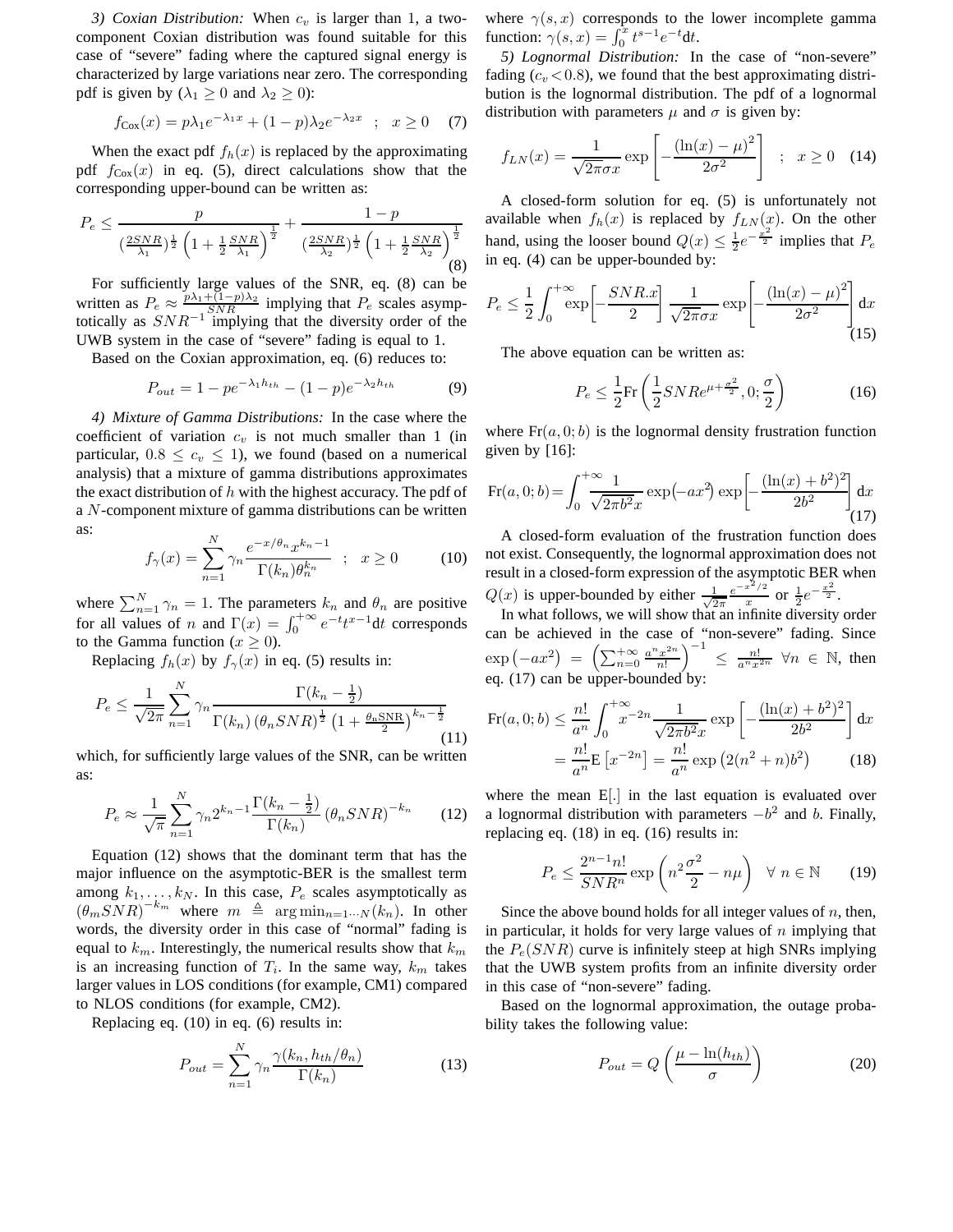| TABLE I                                                                |
|------------------------------------------------------------------------|
| BEST APPROXIMATING DISTRIBUTIONS FOR CM1 AND CM2 IN THE ABSENCE OF IPI |

|                         | ns                 | 2 ns             | 3 ns                     | 5 ns              | ns                | $10 \text{ ns}$    | $20$ ns                  | $30$ ns           | $\iota_{max}$     |
|-------------------------|--------------------|------------------|--------------------------|-------------------|-------------------|--------------------|--------------------------|-------------------|-------------------|
| CM <sub>1</sub> : $c_v$ | .071               | 0.9458           | 0.8847                   | 0.8336            | 0.8136            | 0.7992             | 0.7815                   | 0.7782            | 0.7778            |
| CM1: dist.              | $GM-3$             | $GM-3$           | $GM-3$                   | GM-3              | $GM-3$            | $GM-3$             | lognormal                | lognormal         | lognormal         |
| CM1: MSE                | $.665\ 10^{-3}$    | $9.135\ 10^{-5}$ | $2.978$ 10 <sup>-5</sup> | $2.985$ $10^{-5}$ | $2.77710^{-5}$    | $3.693$ $10^{-5}$  | $4.293\;10^{-5}$         | $2.902 \ 10^{-5}$ | $3.133$ $10^{-5}$ |
| CM2: $c_v$              | .3383              | .1804            | .0774                    | 0.9561            | 0.8831            | 0.8289             | 0.7828                   | 0.7776            | 0.7767            |
| CM2: dist.              | Coxian             | Coxian           | $GM-3$                   | GM-3              | $GM-3$            | $GM-3$             | lognormal                | lognormal         | lognormal         |
| CM2: MSE                | $1.673 \; 10^{-3}$ | $3.22~10^{-4}$   | $.35710^{-3}$            | $7.973$ $10^{-5}$ | $1.474$ $10^{-5}$ | $2.426 \; 10^{-5}$ | $2.374$ 10 <sup>-5</sup> | $2.419$ $10^{-5}$ | $2.53910^{-5}$    |

GM-3: 3-component gamma-mixture;  $t_{max}$ : maximum delay-spread of the channel.

TABLE II BEST APPROXIMATING DISTRIBUTIONS FOR CM1 AND CM2 IN THE PRESENCE OF IPI

| $\perp$       | ns                | 2 ns              | 3 ns              | 5 ns                     | ns                | $10 \; \mathrm{ns}$ | $20$ ns         | $30$ ns           | $\iota_{max}$     |
|---------------|-------------------|-------------------|-------------------|--------------------------|-------------------|---------------------|-----------------|-------------------|-------------------|
| CM1: $c_v$    | .537              | .236              | .104              | 0.984                    | 0.932             | 0.893               | 0.831           | 0.815             | 0.809             |
| CM1: dist.    | Coxian            | Coxian            | GM-3              | $GM-3$                   | GM-3              | $GM-3$              | $GM-3$          | lognormal         | lognormal         |
| CM1: MSE      | $.429\;10^{-3}$   | $6.86910^{-3}$    | $9.015$ $10^{-5}$ | $8.382$ 10 <sup>-5</sup> | $7.368$ $10^{-5}$ | 8.373<br>$10^{-5}$  | $8.35910^{-5}$  | $7.45 \; 10^{-5}$ | $7.041$ $10^{-5}$ |
| CM2: $c_v$    | 714               | .449              | .289              | . 106                    | .002              | 0.915               | 0.854           | 0.846             | 0.844             |
| $CM2$ : dist. | Coxian            | Coxian            | Coxian            | $GM-3$                   | GM-3              | $GM-3$              | $GM-3$          | $GM-3$            | $GM-3$            |
| CM2: MSE      | $2.35 \; 10^{-2}$ | $2.54 \; 10^{-3}$ | 13.<br>$10^{-3}$  | .536<br>$10^{-4}$        | $6.95810^{-5}$    | 8.269<br>$10^{-5}$  | $8.346~10^{-5}$ | $7.6537~10^{-5}$  | $8.02910^{-5}$    |

GM-3: 3-component gamma-mixture;  $t_{max}$ : maximum delay-spread of the channel.



Fig. 1. PDFs of the Coxian-2 approximations over CM2 in the absence of IPI.

### III. NUMERICAL RESULTS

We performed an extensive numerical analysis that showed that the proposed approximations are accurate for different channel profiles and integration times in the presence or absence of IPI. Regarding the gamma-mixture approximation, numerical results showed that increasing the number of components in the mixture  $(N \text{ in eq. (10)})$  beyond three resulted only in a marginal decrease in the MSE. Consequently, throughout this paper, 3-component mixtures of gamma distributions are used for modeling the energy capture in the case of "normal" fading. In what follows, the minimum UWB channel multi-path separation is set to 10 ps. IPI is taken into consideration by fixing the temporal resolution of the receiver to  $T_p = 0.5$  ns. The best approximating distributions and their corresponding MSEs are given in table-I and table-II for the channel profiles CM1 and CM2 in the no-IPI and IPI cases, respectively. Similar results were obtained for the profiles CM3 and CM4 and were not presented here for brevity.



Fig. 2. PDFs of the 3-component gamma-mixture approximations over CM2 in the presence of IPI.

Fig. 1 compares the exact pdfs with their corresponding Coxian approximations for different integration times over CM2 when IPI is neglected. Results show the close match between the exact and approximate pdfs. Similar results were obtained in Fig. 2 in the case of gamma-mixture approximation over CM2 in the presence of IPI. This figure also shows the lognormal approximations that are found to be far from the exact pdfs in this case of "normal" fading. Finally, Fig. 3 shows the accuracy of the lognormal approximation for the "non-severe" fading case over CM2 in the absence of IPI.

Fig. 4 shows the BER performance over CM1 in the absence of IPI. The approximating distributions used for evaluating the exact BERs and their corresponding upper-bounds are given in table-I. Results show the suitability of the proposed approach for BER calculations. For the 3-component gamma-mixture approximation, results also show that the proposed upperbound given in eq. (12) turns out to be very close to the exact BER for SNRs that are not excessively very large. Moreover, all the proposed bounds can be used to predict the diversity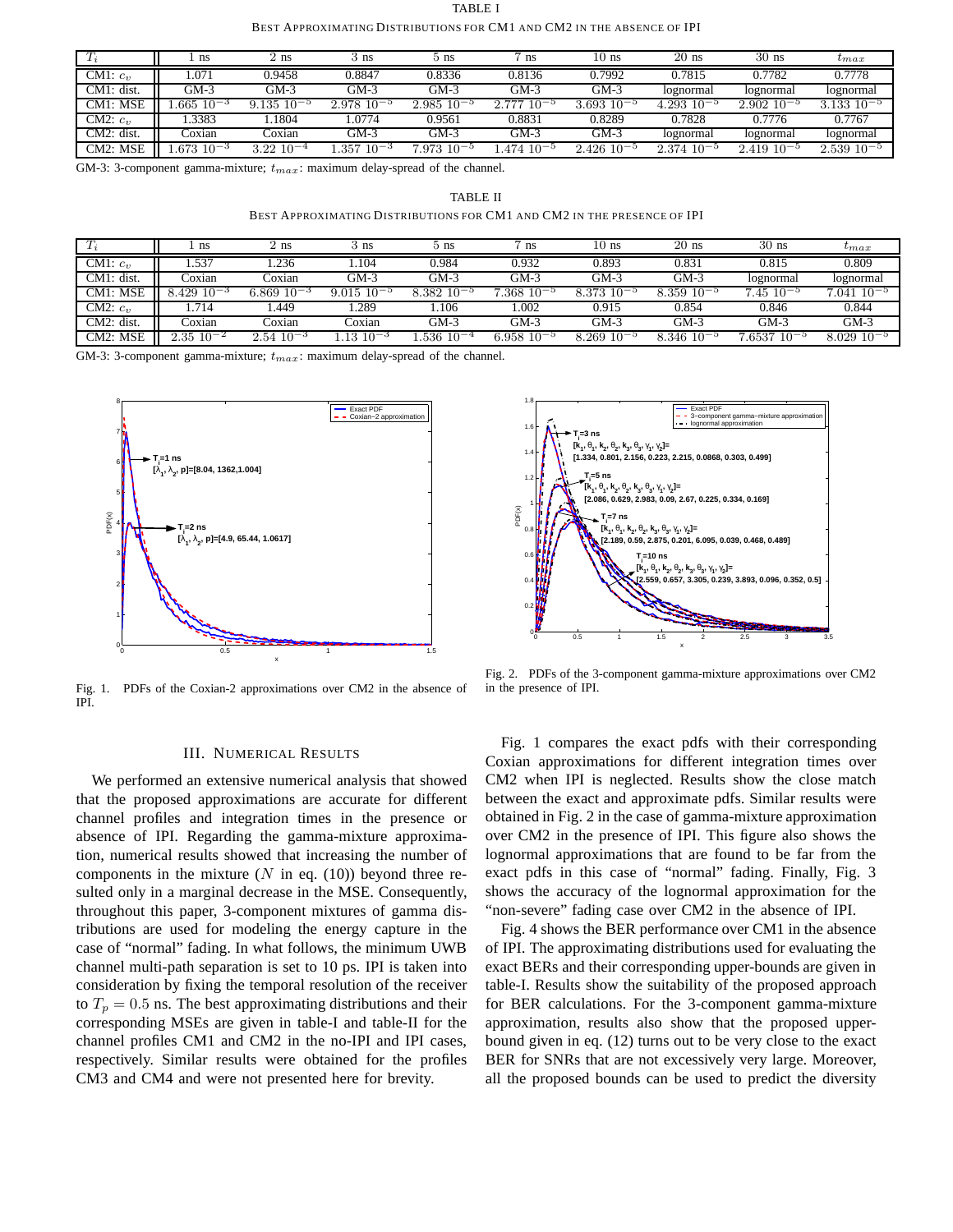

Fig. 3. PDFs of the lognormal approximations over CM2 in the absence of IPI.  $t_{max}$  stands for the maximum delay-spread of the channel.



Fig. 4. BER performance over CM2 in the absence of IPI.

order (related to the steepness of the BER curves that increases with the integration times).

Figures 5 and 6 compare the exact outage probabilities with the approximate expressions given in eq. (9), (13) and (20) over CM1 in the no-IPI and IPI cases. The approximating distributions used for evaluating the outage probabilities are given in table-I for the no-IPI case and in table-II for the IPI case. Results show that the outage probabilities can be accurately approximated by the proposed expressions over the entire ranges of  $h_{th}$  and  $T_i$ . Comparing the results in Fig. 5 and Fig. 6 shows the degradations introduced by IPI. For example, for  $T_i = 2$  ns and  $h_{th} = -20$  dB, the presence of IPI results in an increase in the outage probability from  $6 \times 10^{-4}$  to  $2 \times 10^{-2}$ . Variations in the outage probability are less pronounce for larger integration times.

### IV. CONCLUSION

We presented a framework for evaluating the performance of UWB systems over indoor wireless channels. This framework is based on proposing convenient approximating distributions for the energy captured over these channels. The proposed approximations result in simple pdf expressions with acceptable



Fig. 5. Outage probability over CM1 in the absence of IPI.



Fig. 6. Outage probability over CM1 in the presence of IPI.

levels of accuracy over the entire range of parameters. These approximations are useful in evaluating the BER and outage performance and they capture the diversity orders that can be achieved over the IEEE 802.15.3a channel model.

#### **REFERENCES**

- [1] J. Foerster, "Channel modeling sub-committee Report Final," IEEE, Document IEEE P802.15-02/490r1-SG3a, 2003.
- [2] N. C. Beaulieu, A. A. Abu-Dayya, and P. J. Mclane, "Estimating the distribution of a sum of independent lognormal random variables," *IEEE Trans. Commun. Technol.*, vol. 43, pp. 2869–2873, December 1995.
- [3] N. C. Beaulieu and Q. Xie, "An optimal lognormal approximation to lognormal sum distributions," *IEEE Trans. Commun. Technol.*, vol. 53, pp. 479–489, March 2004.
- [4] H. Nie and S. Chen, "Lognormal sum approximation with type IV Pearson distribution," *IEEE Commun. Lett.*, vol. 11, no. 10, pp. 790–792, October 2007.
- [5] F. W. Z. Liu, J. Almhana and R. McGorman, "Mixture lognormal approximations to lognormal sum distributions," *IEEE Commun. Lett.*, vol. 11, pp. 711–713, September 2007.
- [6] Z. Liu, J. Almhana, and R. McGorman, "Approximating lognormal sum distributions with power lognormal distributions," *IEEE Trans. Veh. Technol.*, vol. 57, pp. 2611–2617, July 2008.
- [7] M. Pratesi, F. Santucci, and F. Graziosi, "Generalized moment matching for the linear combination of lognormal R.V.s: application to outage analysis in wireless systems," *IEEE Trans. Wireless Commun.*, vol. 5, pp. 1122 – 1132, May 2006.